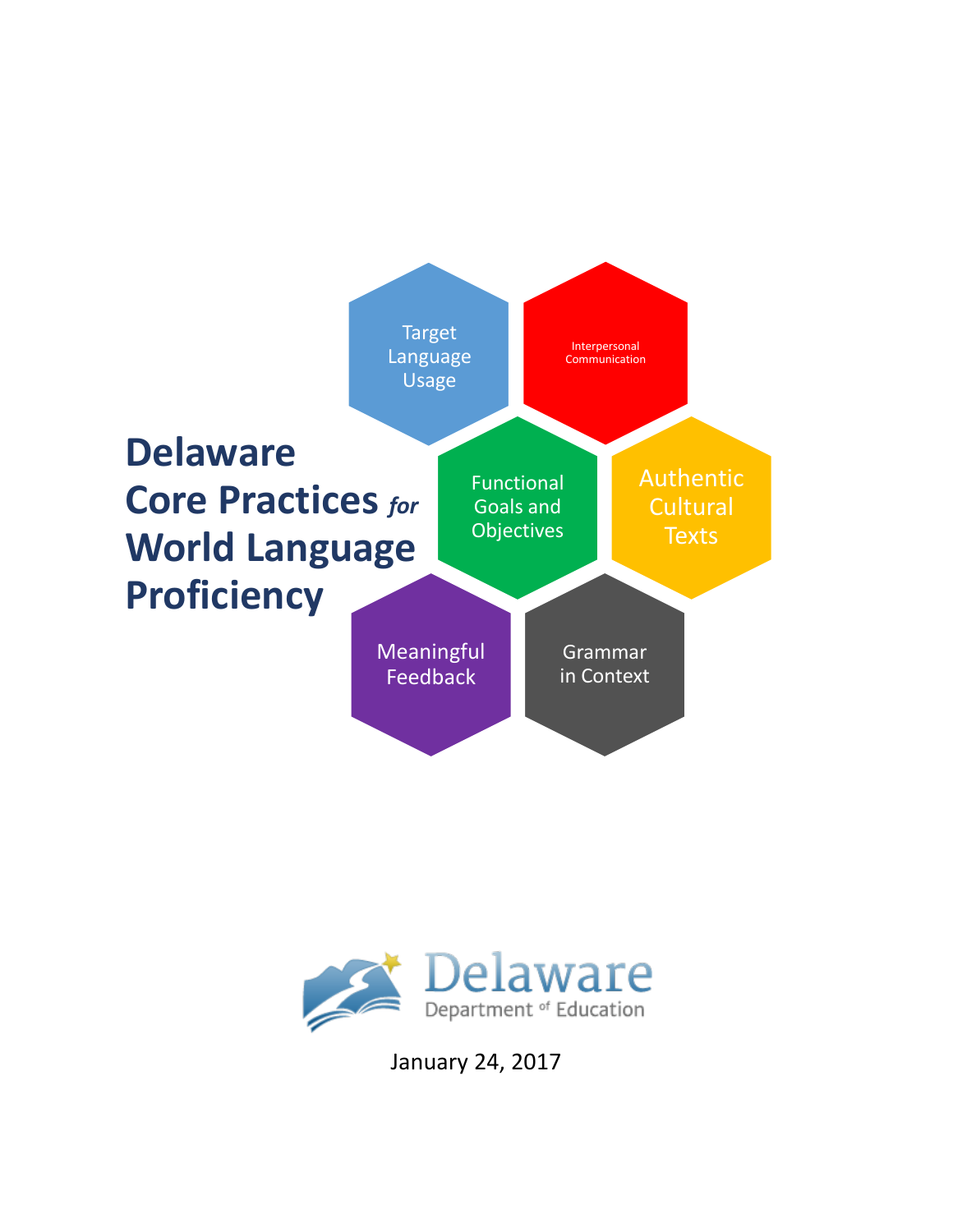#### **Purpose of** *Delaware Core Practices for World Language Proficiency*

The *Delaware Core Practices for World Language Proficiency* describes essential core practices for world language educators at all levels to employ in order to advance their learners' target-language proficiency. As opposed to *best practices*, which are recommendations for "what works" based on experience, *core practices* are actions that are essential for "teachers to understand, take responsibility for, and … to carry out in order to enact their core instructional responsibilities" (Ball and Forzani, 2009). The core instructional responsibility of all Delaware world language teachers is to help their learners advance their target-language proficiency by creating an environment of culturally-appropriate, meaningful language input, intake and output.

The *Delaware Core Practices for World Language Proficiency* are adapted from the American Council on the Teaching of Foreign Languages (ACTFL)'s *Six Core Practices* that reflect the current research and thinking of world language experts across the United States. These six core practices include using the target language at least 90% of the time by both teachers and students in the classroom, designing learning experiences with functional language usage in mind, focusing on interpersonal communication, using authentic cultural texts to provide culturally-appropriate input, teaching grammar in context and as a concept, and providing meaningful feedback to learners. These core practices are a part of a systemic approach to language learning, meaning that each practice must be implemented in concert with the others. Individual implementation of a practice is insufficient to ensure students are provided a truly proficiency-oriented and culturally-appropriate learning environment.

#### **Acknowledgments**

*This document was created and reviewed by the following individuals:*

**Dr. Gregory Fulkerson** *Director, Language Acquisition, Delaware Department of Education*

**Dr. Estefania Becker** *Board Chair, Delaware World Language Teacher Leader Network, Cape Henlopen School District* 

**Bronwen DuHadaway** *Board Chair-Elect, Delaware World Language Teacher Leader Network, Brandywine School District*

**Gina Travalini-Rubini** *President, Delaware Council on the Teaching of Foreign Languages (DECTFL), Red Clay School District*

**Lea Wainwright**

*World Language Supervisor, Appoquinimink School District*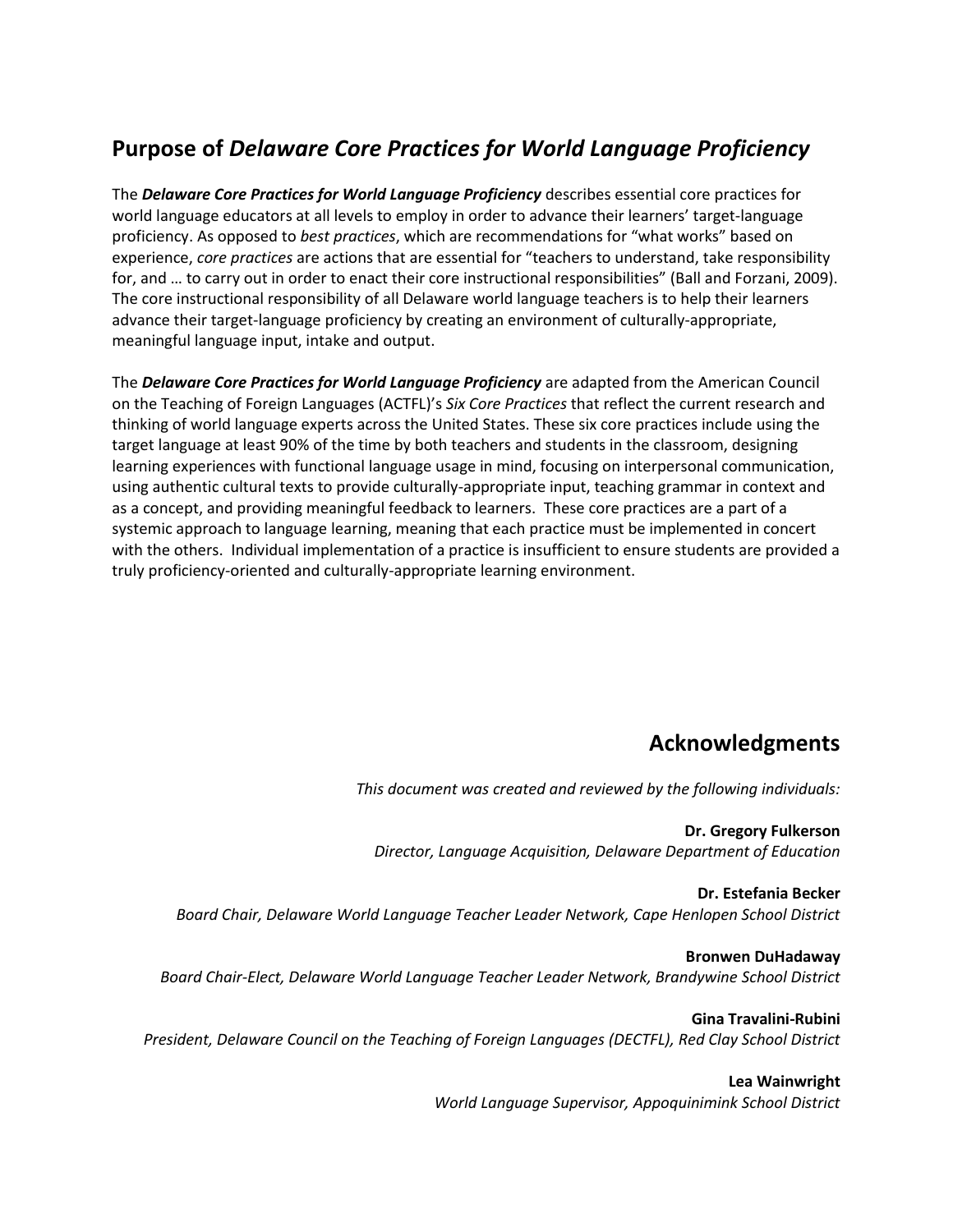## **CORE PRACTICE 1 Use the target language as the vehicle and content of instruction**

Target Language Usage

In a proficiency-focused classroom, both students and teachers speak, listen, read, write, view, and create in the target language **90% or more** during classroom time. Therefore, language learning is contingent upon teachers using comprehensible input, creating meaningful contexts, and facilitating purposeful interactions. When the target language abounds, checking for comprehension is also critical to ensure that students are understanding what is going on. Dr. Eileen Glisan's research in her book

*Teacher's Handbook: Contextualized Language Instruction* reminds us to avoid translating into English as a way to check for understanding.

# **CORE PRACTICE 2**

### **Design units, lessons and learning tasks with functional language goals and objectives**

**Functional** Goals and **Objectives** 

Each level of learning (unit, lesson and individual learning tasks) should focus on the functional use of the language. This is best accomplished by applying backward design theory when planning. Begin by identifying the desired results in terms of the functional language use (e.g., I Can statements). Base these goals and objectives on the *Delaware World-Readiness Standards for Language Learning*, the state proficiency targets and the *Delaware Recommended Framework for Designing Standards-Based and Proficiency-Focused World Language Curriculum*.

Communicative objectives must reflect all three modes of communication—interpretive, interpersonal and presentational. Specify clearly the language needed to meet and support the communicative objective and determine what evidence will be sufficient to demonstrate students having met the goals or objectives. Then, design learning experiences and tasks that help students build the language skills they need to reach the planned goals and objectives.

Having clearly stated functional learning targets help students understand what they are learning and why they are learning something. This ultimately helps them become more autonomous in their language learning by enabling them to self-monitor and assess their own progress towards learning goals.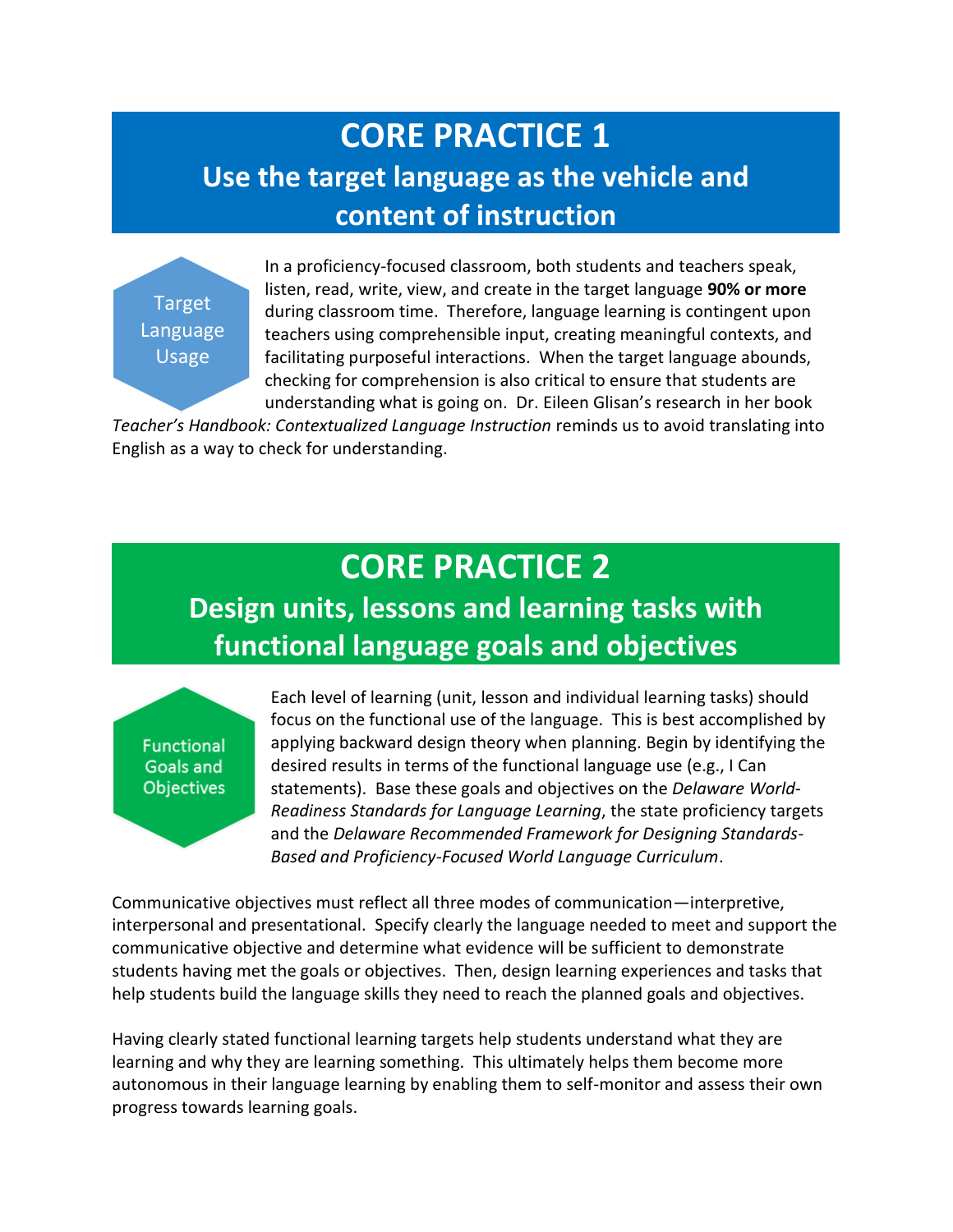## **CORE PRACTICE 3 Use authentic cultural texts of various kinds with appropriate scaffolding**

**Authentic** Cultural **Texts** 

In a proficiency-focused classroom, input is just as important, or arguably more important, than output. How do language learners acquire new language in appropriate cultural contexts? Teachers should design and facilitate interactive reading, listening and viewing comprehension tasks using authentic cultural texts of various kinds with appropriate scaffolding and follow-up tasks that promote interpretation.

The use of authentic cultural texts allows for "a meaningful exposure to language and culture and often play … the role of sociocultural

mediators in the formal context of the [world] language classroom" (Petrus and Bocos, "Developing students' intercultural communicative competence through authentic resources. A perspective on a pre-service teacher training program," *Communication and Public Relations*, 89-96). Authentic cultural texts lay the foundation for developing intercultural competence.

#### **CORE PRACTICE 4**

**Design and facilitate a variety of interpersonal communication tasks that engage students in pairs, small groups, and in whole-class instruction**



Interpersonal communication is at the heart of the proficiency-focused world language classroom as this mode of communication involves both interpretive listening as well as presentational speaking. Teachers must design and carry out interpersonal communication tasks for pairs, small groups, and whole-class instruction. Interpersonal tasks require a conversation partner. They require learners to listen to one another, to negotiate and interpret meaning and then to ultimately arrive at an understanding.

Tasks must focus on meaningful, real-world outcomes and provide follow-up. Successful tasks activate learners' prior knowledge in some way. Teachers must provide assistance, scaffolding and monitoring for students as they complete interpersonal tasks. Novice-level language learners benefit from lots of interpersonal modeling. Teachers should consider the gradual release model in which the teacher shows the interaction with a video of native speakers, models it with one or more students, then has two students model before asking students to work in pairs or small groups.